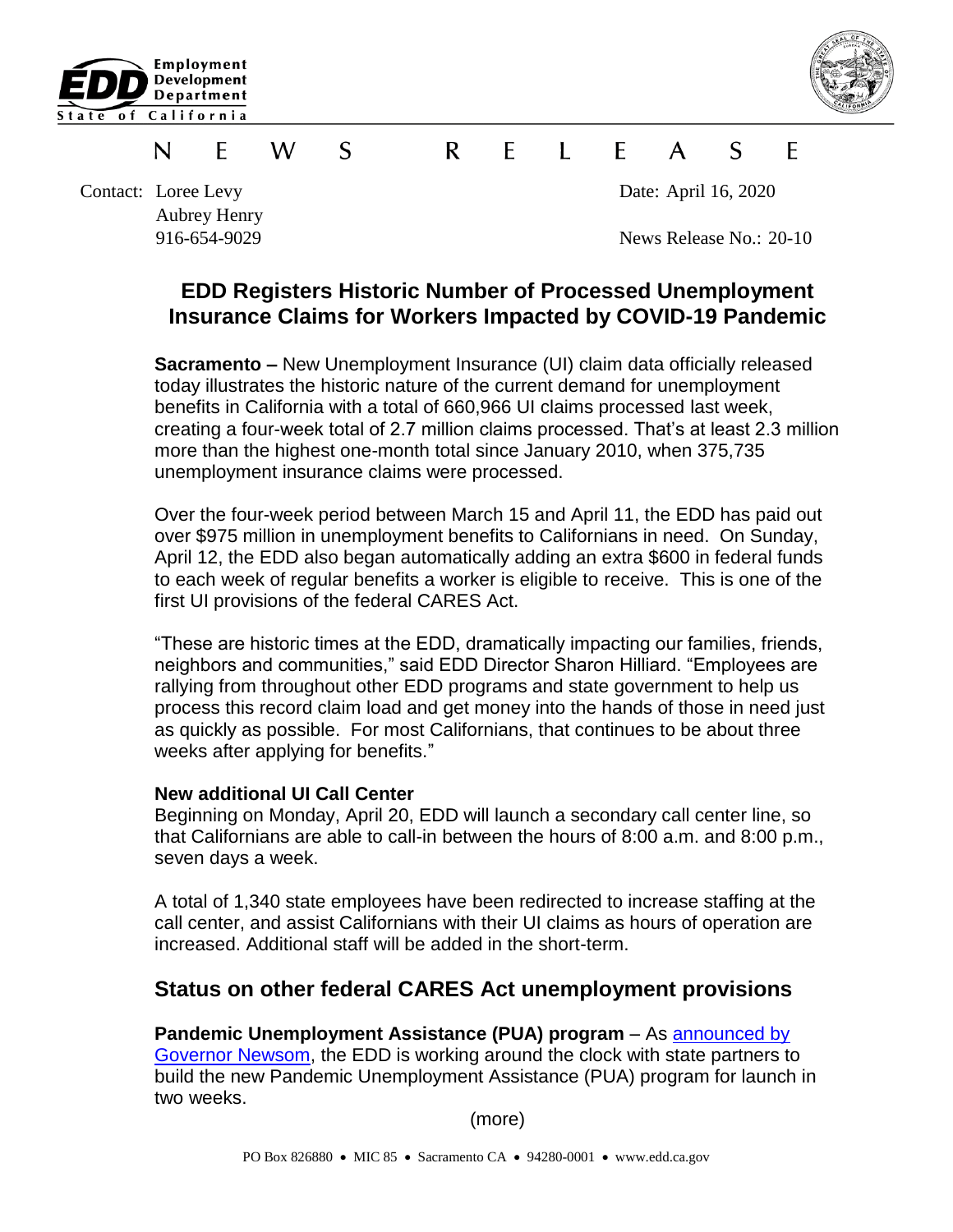EDD News Release No.: 20-10 - 2 - April 16, 2020

This new program will provide unemployment benefits for those that typically don't qualify for regular state UI benefits, including business owners, the self-employed and independent contractors. There are new FAQs available through the EDD's [Pandemic Unemployment Assistance webpage](https://www.edd.ca.gov/about_edd/coronavirus-2019/pandemic-unemployment-assistance.htm) and we encourage impacted workers to monitor this page for more information as details and instructions become available.

**Pandemic Emergency Unemployment Compensation (PEUC)** – The third UI provision of the CARES Act is a new 13-week extension of unemployment benefits for those who run out of their regular UI benefits paid. The federal government will be paying for these additional benefits and just recently provided EDD the necessary guidelines to implement this extension. The EDD will be working to get this extension operational just as soon as possible. Workers are encouraged to monitor EDD's website for continuing updates.

## **Latest responses for questions from unemployed Californians**

**I used a third-party vendor to file my claim, will this expedite my claim?** No, The EDD is not affiliated in any way with any other third-party vendors offering help with submitting UI applications for benefits. We encourage everyone impacted by COVID-19 to seek assistance directly on the [EDD COVID-19 webpage](https://www.edd.ca.gov/about_edd/coronavirus-2019.htm) through your computer or mobile phone and utilize the various online resources we have for the fastest processing possible.

#### **What is the best method to submit a UI claim?**

Using the EDD's UI Online system is the best option for fastest processing due to the fact that we've been able to adjust usual eligibility requirements helping us process large volumes of claims automatically through the system. Using paper forms should be considered a **last resort** since EDD cannot auto process these forms, which can slow down the payment of benefits.

#### **I need help, are services available in multiple languages?**

UI Online is available in English and Spanish and there are a variety of video tutorials in five different languages to help people use the system. Customer service representatives are available in English, Spanish, Cantonese, Mandarin, and Vietnamese.

#### **How soon could I receive benefits?**

Please visit our [Step-by-Step chart](https://www.edd.ca.gov/about_edd/coronavirus-2019/unemployment-claims.htm) to inform claimants of what to expect after they submit a UI application in order to continually receive benefit payments.

(more)